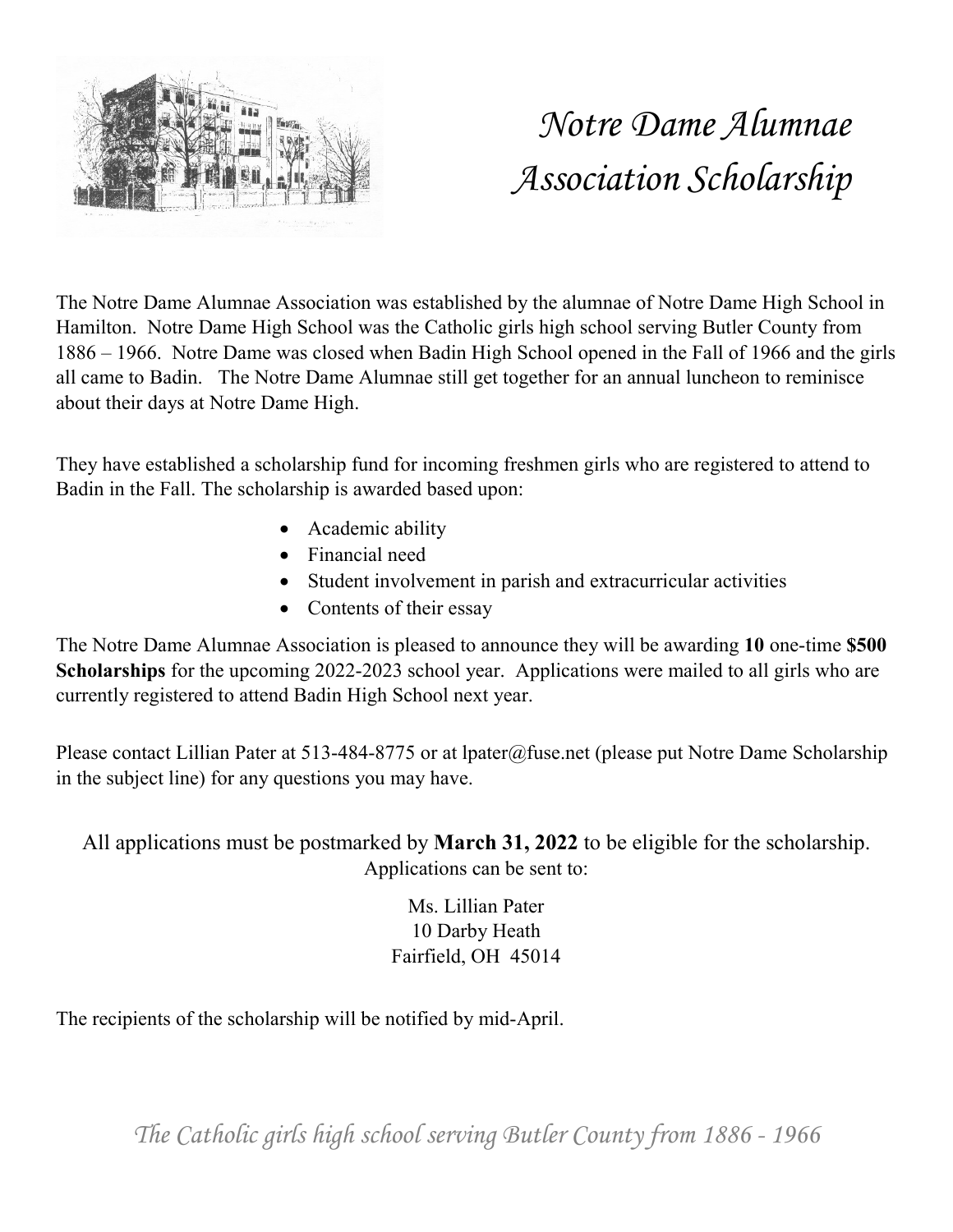

*Notre Dame Alumnae Association* 

*Hamilton Chapter*

## **APPLICATION FORM FOR \$500.00 SCHOLARSHIP TO BADIN HIGH SCHOOL**

Application must be postmarked by **March 31, 2022** to be considered for scholarship

# **TO BE COMPLETED BY APPLICANT (Please print neatly)**

| Address City State State Zip                                                                                                                                                   |  |  |  |  |  |  |  |
|--------------------------------------------------------------------------------------------------------------------------------------------------------------------------------|--|--|--|--|--|--|--|
|                                                                                                                                                                                |  |  |  |  |  |  |  |
| Elementary School Presently Attending<br><u>Elementary School Presently Attending</u>                                                                                          |  |  |  |  |  |  |  |
|                                                                                                                                                                                |  |  |  |  |  |  |  |
|                                                                                                                                                                                |  |  |  |  |  |  |  |
|                                                                                                                                                                                |  |  |  |  |  |  |  |
|                                                                                                                                                                                |  |  |  |  |  |  |  |
|                                                                                                                                                                                |  |  |  |  |  |  |  |
| (If you have listed the name of someone other than the father or mother as the person who supports the<br>student, please provide the following information about him or her.) |  |  |  |  |  |  |  |
| Address Zip                                                                                                                                                                    |  |  |  |  |  |  |  |
|                                                                                                                                                                                |  |  |  |  |  |  |  |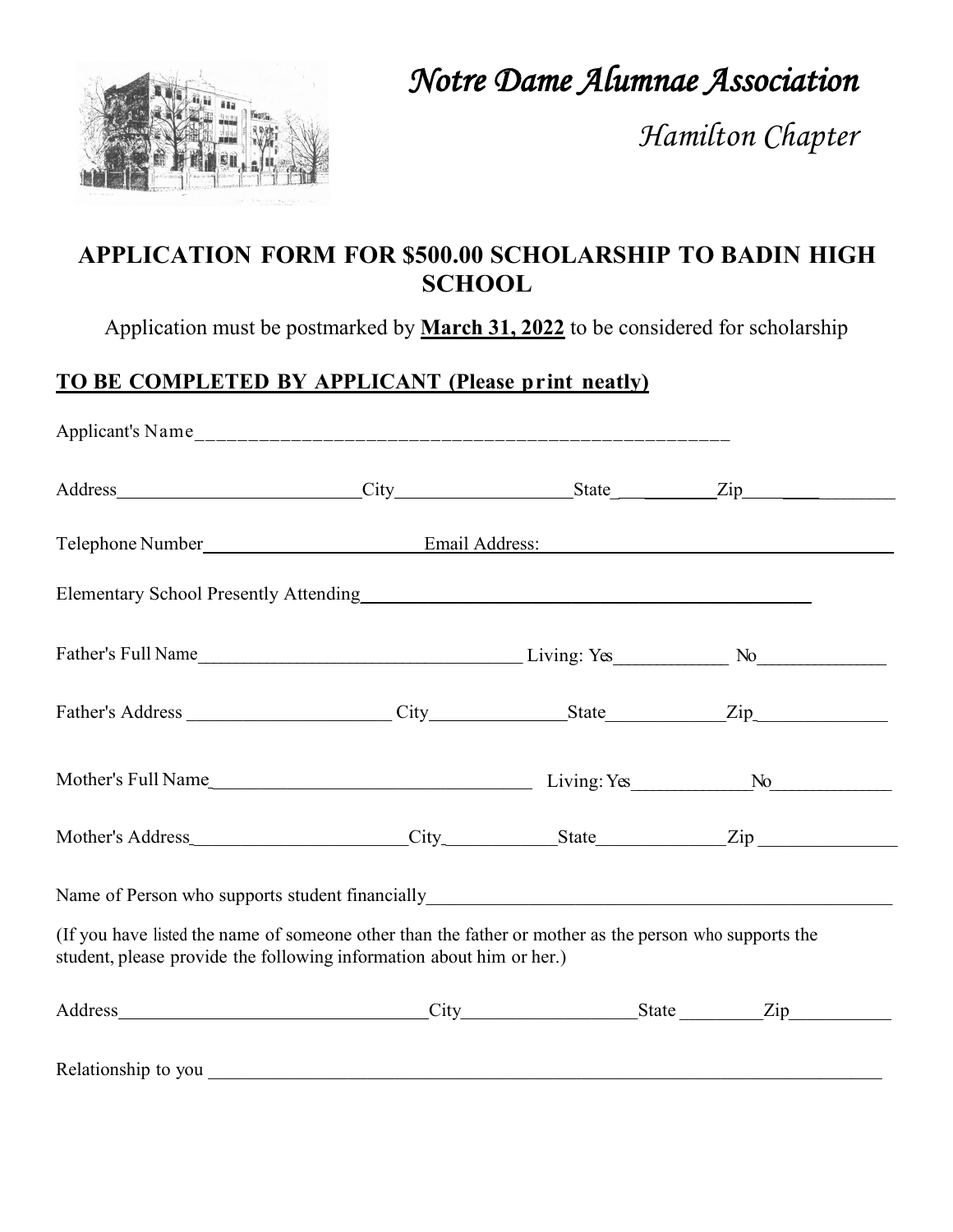## **TO BE COMPLETED BY APPLICANT**

Give your grade point average for Junior High

List any Scholastic distinctions or honors you have been awarded during your junior high years.

List your extra-Curricular Activities (examples; clubs, sports, Girl Scouts, 4-H, Church Activities, etc.)

List your hobbies and recreational activities.

What would receiving this scholarship mean to you?

#### **On a separate sheet of paper, write a one (1) page essay on "WHY DO I VALUE A BADIN EDUCATION AND WHAT EFFECT DO I THINK IT WILL HAVE ON ME."**

#### **Please do not refer to anv parent or anv other family member by name in your essay**